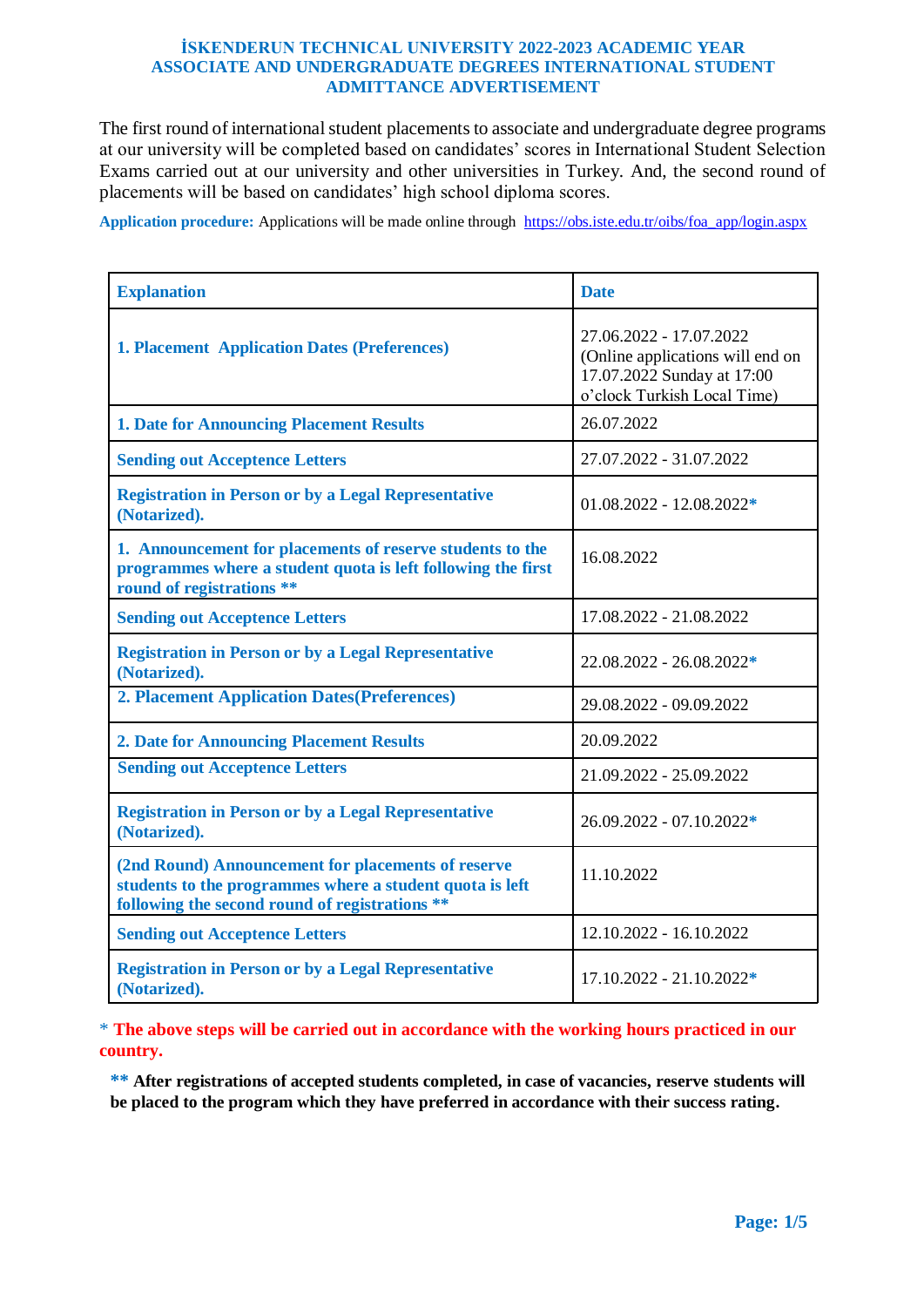**Information on international student selection criteria, quotas, other conditions, and necessary documents are presented below.** 

### **Candidates will be selected from those who have graduated from or are in their last year of high school education provided that;**

- **1)** They are foreigners (not Turkish citizens),
- **2)** They were Turkish citizens on birth but they have been allowed to resign from Turkish citizenship by the Ministry of Internal Affairs and their minors who are registered in the document stating the end of citizenship and can show that they possess "Documents relating to the use of rights as part of Turkish Citizenship Law" (the  $7<sup>th</sup>$  item on the Turkish Citizenship Law numbered 2901 states that '(1) Children of Turkish citizen mothers or fathers born in Turkey or abroad as part of a marriage are Turkish citizens.' and candidates applying for a place from abroad are advised to check the Turkish Citizenship Law)
- **3)** They have an foreign citizenship but later have been accepted to Turkish citizenship and, thus, have dual citizenship**.**
- **4)** a) They have been registered to a school abroad before 01/02/2013 (Turkish citizens whohave completed the last three years of their high school education abroad in a country other than Northern Cyprus Turkish Republic and including those who have completed their education abroad in a school opened by the Turkish Ministry of National Education) **b)** They have completed their whole high school education abroad (with the exception of Northern Cyprus Turkish Republic) after 01/02/2013 (including those who have completed their high school education in schools other than those located in Northern Cyprus Turkish Republic even if the school is a school opened by the Turkish Ministry of National Education),
- **5)** They have been a citizen of Northern Cyprus Turkish Republic (NCTR), been residentin NCTR, and have high school education scores (including GCE AL, The General Certificate of Education- Advanced Level) and they have been registered to a college or high school between 2005 and 2010 and have attended a CGE AL test and have their scores ready.

## **applications are accepted.**

### **From the candidates;**

- 1) Those who are citizens of the Republic of Turkey and have completed all of their secondary education (high school) in Turkey or the Turkish Republic of Northern Cyprus,
- 2) If the candidate is a North Cyprus Turkish Republic citizen (except those who completed their whole high school tuition in High Schools in North Cyprus Turkish Republic and have GCE AL score as well as those registered to private colleges/high schools abroad between 2005 and 2010 and have GCE AL exam scores),
- 3) If the candidate has double citizenship and the first citizenship at birth is Turkish as classified in the "a" article item 2 (except those who meet the condition specified in item 4 of article "a")
- 4) If the candidate has double citizenship and one of those citizenships belong to the North Cyprus Turkish Republic (except those who completed their whole high school tuition in high school in North Cyprus and have GCE AL score as well as those registered to private colleges/high schools abroad between 2005 and 2010 and have GCE AL exam scores)
- 5) If the candidate is a Turkish citizen who studied in schools that are managed by embassies in Turkey or in schools belonging to foreigners that operate in Turkey or the candidate has double citizenship and the first citizenship at birth is Turkish specified in item 2 of article "a"

### **applications will not be accepted.**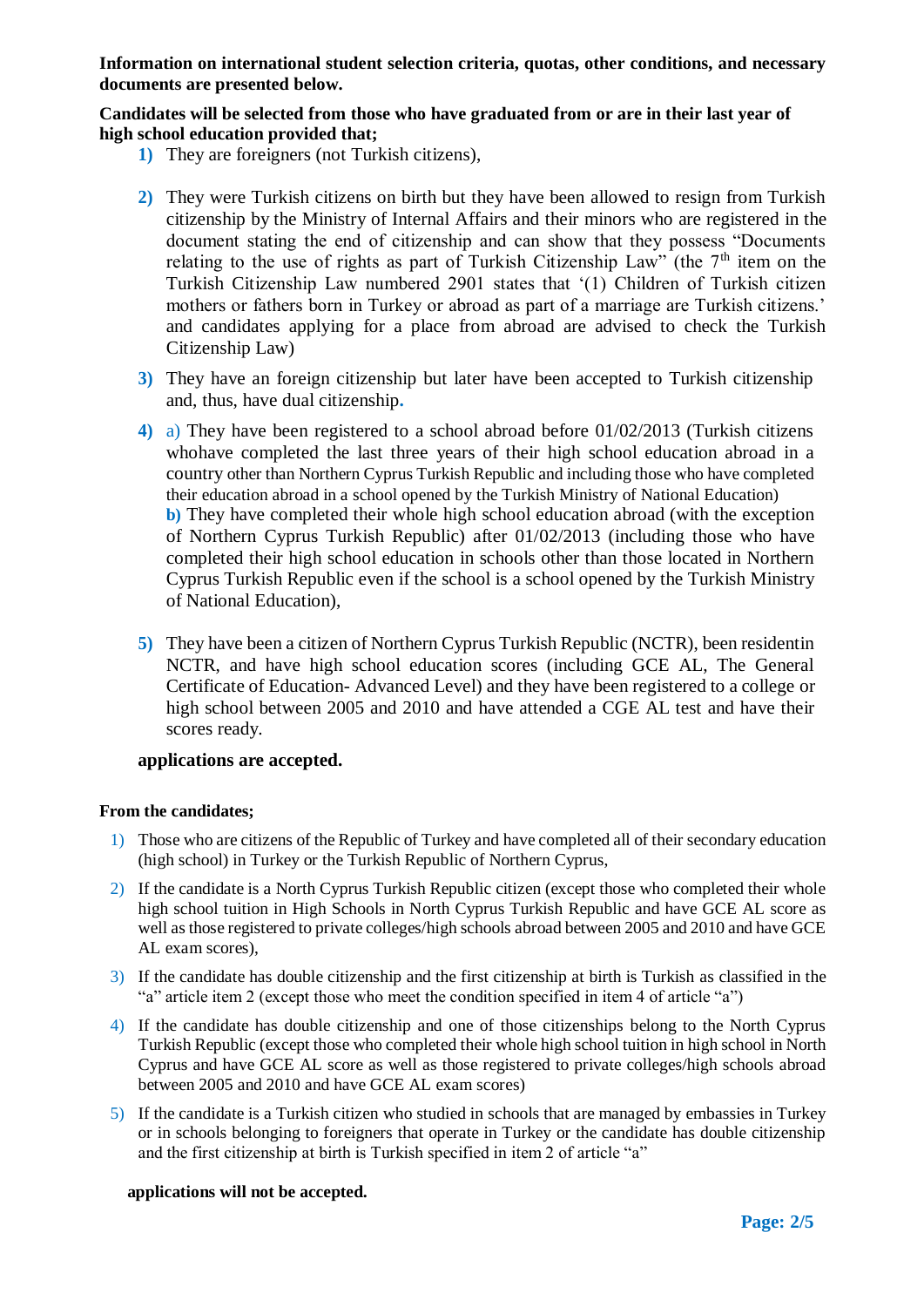## **ONLINE APPLICATION**

## **Documents to be uploaded to the online application system**

- **1)** Passport photo (.jpeg format),
- **2)** Passport or ID photocopy (.pdf format),
- **3)** High school equivalence certificate (if this is not available then high school diploma in .pdf format),
- **4)** International Student Exam Result that has been carried out by one of the universities in Turkey (.pdf format)

## **Things to consider during online application**

- It is important that the candidates closely follow their emails for the email account with which they have made their online applications. Our university might send emails during the application period.
- **Candidates should transform their scores into preference scores and enter it into the online system. Preference score will be divided to the whole score type that the candidate has and then will be multiplied by 100.**
- Candidates who do not have a passport should select the option "**I do not have a passport**" and should instead upload a copy of their ID in .pdf format to the online system.
- $\triangleright$  The preferences will be evaluated based on the country quota, thus, candidates' country of origin should be stated in the application.
- $\triangleright$  Those who provide false information during online registration, who tamper documents, and those who do not meet the criteria set for application will not be able to register even if they become successful in the exam. If any student is found to have been registered in spite of the above, their registration will be terminated.

# **The order of selected programs in the online system will be considered as the candidate's preference. Considering this will help prevent any misplacements. APPLICATION PROCEDURES**

- $\triangleright$  Candidates who have valid scores of an exam that is recognized by Turkish universities for international student admissions or who have a valid high school diploma can apply to be placed in the associate and bachelor degree programs advertised. Furthermore, candidates should have completed the process of getting their high school diplomas recognized by Turkish authorities. (Candidates who do not have the recognition of their high school diplomas by Turkish authorities should do so and hand in the recognition document until the start of the Spring Semester of the 2022-2023Academic Calendar. Registration of students who do not comply with this criteria will be terminated.)
- $\triangleright$  Candidates can only use one of the above scores in their applications.
- $\triangleright$  The International Student Selection Exam results carried out by Turkish universities are valid for one (1) year.
- $\triangleright$  Candidates can select up to five (5) programs.
- $\triangleright$  Preference score will be divided to the whole score type that the candidate has and then will be multiplied by 100.

The Scores that will be calculated for preferences  $=$  (The score of the candidate  $\div$  The whole score type of the candidate)  $\times$  100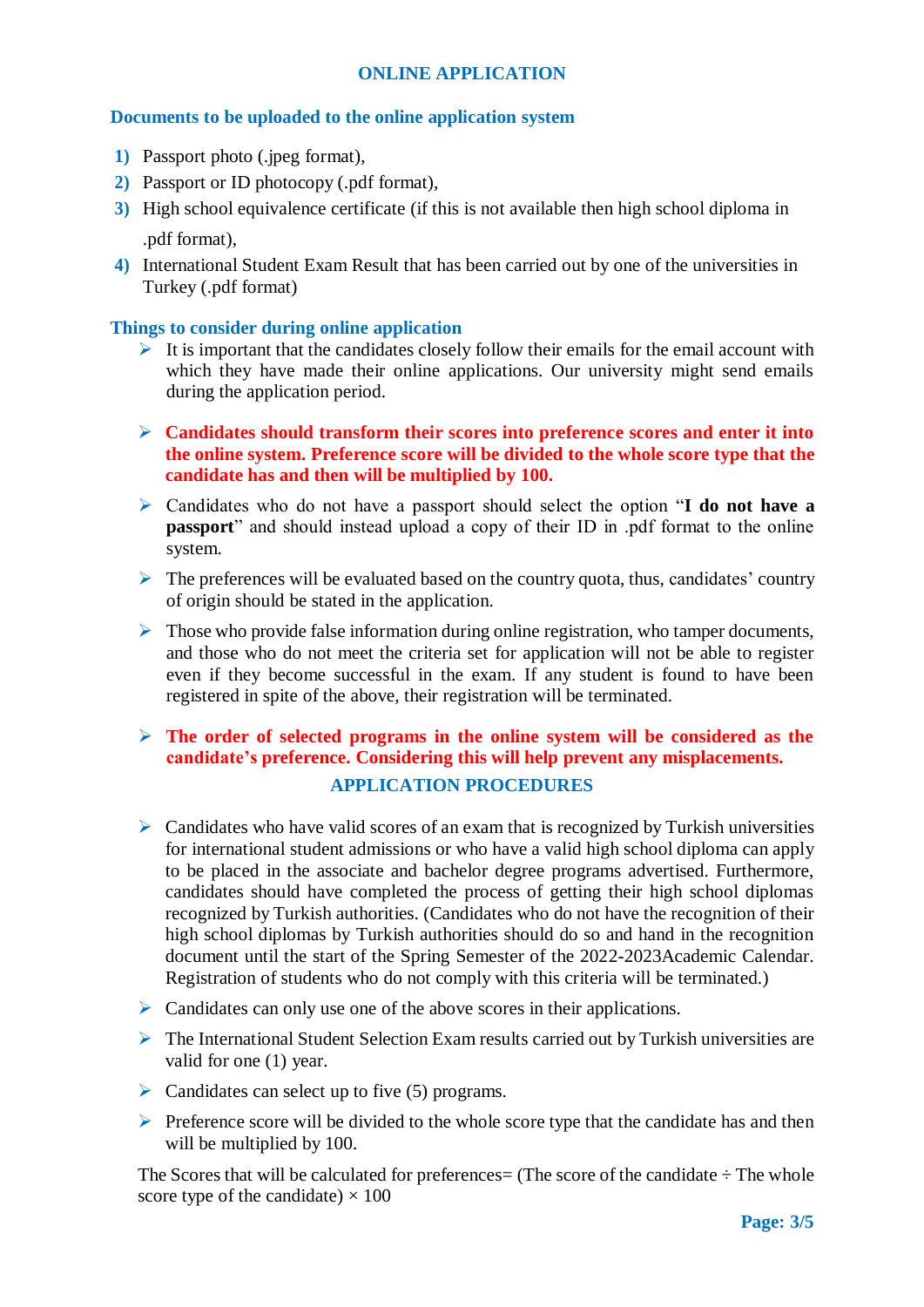# **PLACEMENT PROCEDURES**

- International Student Selection Committee is responsible for the evaluation of applications and international student placements.
- $\triangleright$  Having met the application criteria does not guarantee acceptance to the related program.
- ▶ Candidates can only be placed to one program.

## **REGISTRATION**

Candidates who are accepted to our university should apply in person or through a legal representative (notarized) in order to complete their registrations. If they do not, they will lose their registration rights.

## **Documents necessary for registration**

- **1)** For programs that run in Turkish or both Turkish and English, a Turkish language certificate (at least at B2 level) received from TÖMER or Yunus Emre Institute (if available),
- **2)** The original and approved translation of the high school diploma by the Turkish Republic correspondents in the country that the diploma is received,
- **3)** The original of the certificate of equivalence that shows the students' diploma is equivalent to the diplomas given in Turkey (this can be received from the Ministry of National Education correspondents in cities or Turkish Republic correspondents abroad)
- **4)** The original and approved translation of the transcript by the Turkish Republic correspondents where the diploma is received from
- **5)** The Passaport (to be returned to the candidate after examination) and its copy,
- **6)** Study Visa,
- **7)** 4 passport photos (size; 4,5x6,0), the photos should have been taken within the last 6 months ,
- **8)** International Student Exam Result that has been carried out by one of the universities in Turkey in 2022.

| <b>List of One-Semester Tuition Fees for International Students Enrolled in</b><br>the Associate and Bachelor's Degree Program of Our University After the |                       |                        |  |
|------------------------------------------------------------------------------------------------------------------------------------------------------------|-----------------------|------------------------|--|
| 2022-2023 Academic Year                                                                                                                                    |                       |                        |  |
|                                                                                                                                                            | All                   | All                    |  |
|                                                                                                                                                            | <b>International</b>  | <b>International</b>   |  |
|                                                                                                                                                            | <b>Students Who</b>   | <b>Students Who</b>    |  |
| <b>Name of Faculty/School/Conservatory/</b>                                                                                                                | <b>Have</b>           | <b>Have Registered</b> |  |
| <b>Vocational School</b>                                                                                                                                   | <b>Registered</b>     | from Abroad            |  |
|                                                                                                                                                            | from Abroad           | <b>Quota Students</b>  |  |
|                                                                                                                                                            | <b>Quota Students</b> | of Evening             |  |
|                                                                                                                                                            | <b>Normal Tuition</b> | <b>Tuition Fee (b)</b> |  |
|                                                                                                                                                            | Fee $(b)$             |                        |  |
| <b>Faculty of Marina Sciences and Technology</b>                                                                                                           | 3.447,75              |                        |  |
| <b>Faculty of Business and Management Sciences</b>                                                                                                         | 2.070,00              |                        |  |
| <b>Faculty of Architecture</b>                                                                                                                             | 2.739,00              |                        |  |

### **TUITION FEES**